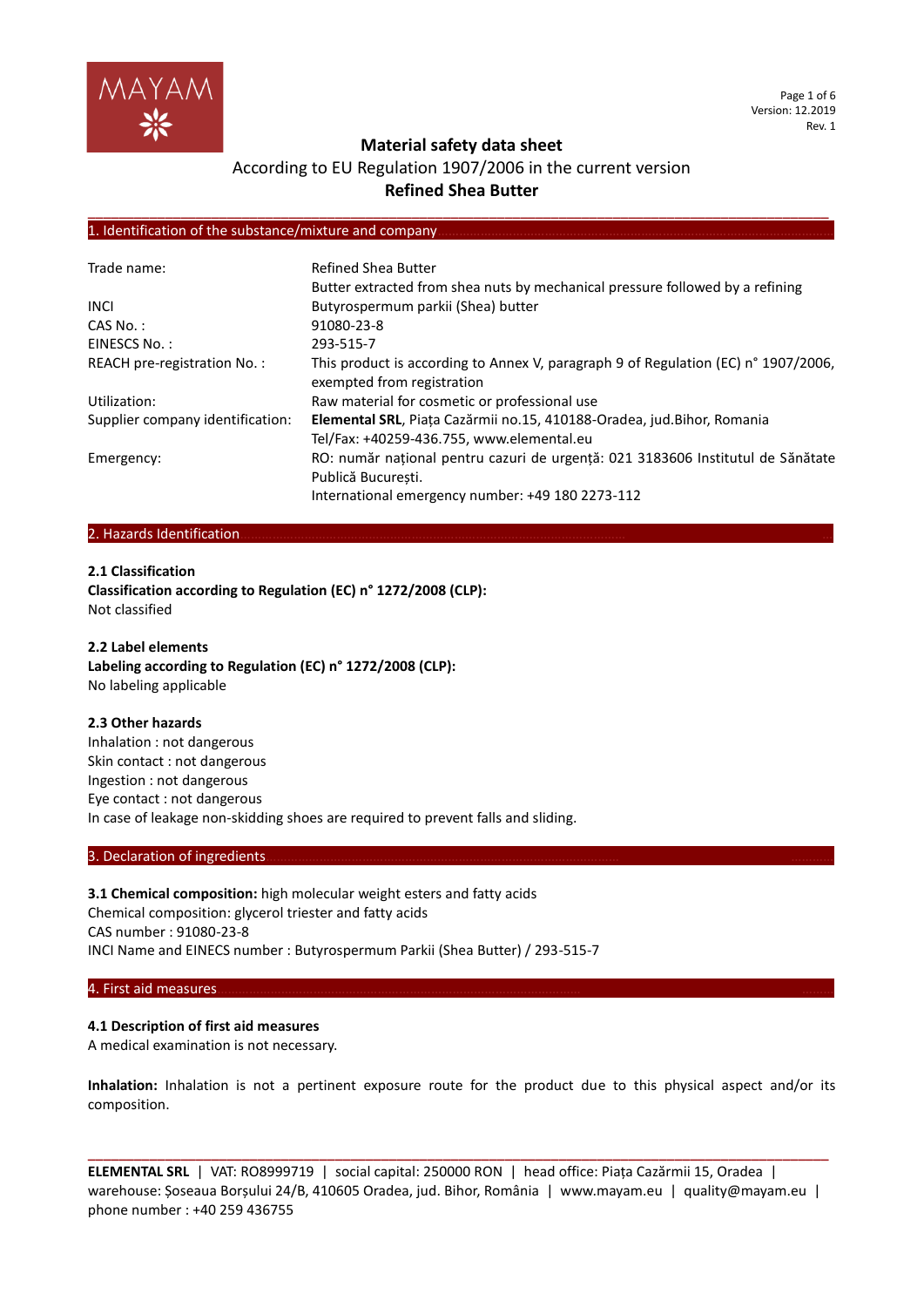

#### Page 2 of 6 Version: 12.2019 Rev. 1

## **Material safety data sheet**

## According to EU Regulation 1907/2006 in the current version **Refined Shea Butter**

**\_\_\_\_\_\_\_\_\_\_\_\_\_\_\_\_\_\_\_\_\_\_\_\_\_\_\_\_\_\_\_\_\_\_\_\_\_\_\_\_\_\_\_\_\_\_\_\_\_\_\_\_\_\_\_\_\_\_\_\_\_\_\_\_\_\_\_\_\_\_\_\_\_\_\_\_\_\_\_\_\_\_\_\_\_\_\_\_\_\_\_\_\_\_\_\_**

**Skin contact:** Liberally bathe affected body parts with water and soap.

**Eye contact:** Rinse out carefully with plenty of water with the eyelid held wide open.

**Ingestion:** If the person is conscious, rinse mouth with water. Do not induce vomiting without medical advice.

#### **4.2 Most important symptoms and effects, both acute and delayed**

No data / information available

#### **4.3 Indication of any immediate medical attention and special treatment needed**

No data / information available

### 5. Fire fighting measures.

#### **5.1 Extinguishing media**

Carbon dioxide, foam, dry chemical powder.

## **5.2 Unsuitable extinguishing media**

Water

### **5.3 Special protective equipment**

Use a protecting clothing and self – contained breathing equipment.

### 6. Accidental release measures.

#### **6.1 Personal precautions**

No special precautions required.

#### **6.2 Environmental precautions**

Avoid discharge into drinking water supplies, waste water or soil.

#### **6.3 Methods for cleaning up**

Small spills and residues may be absorbed with material such as cloth or sawdust, washed away with water and cleaned with sodic products. Larger spillage may be pumped.

### 7. Handling and storage.

#### **7.1. Handling**

No special precautions necessary. Use food contact hose pipes.

#### **7.2. Storage**

Keep in a cool place. Store in the original full closed drum or container to prevent over oxidation.

### **7.3. Special use(s)** None.

**ELEMENTAL SRL** | VAT: RO8999719 | social capital: 250000 RON | head office: Piața Cazărmii 15, Oradea | warehouse: Șoseaua Borșului 24/B, 410605 Oradea, jud. Bihor, România | www.mayam.eu | quality@mayam.eu | phone number : +40 259 436755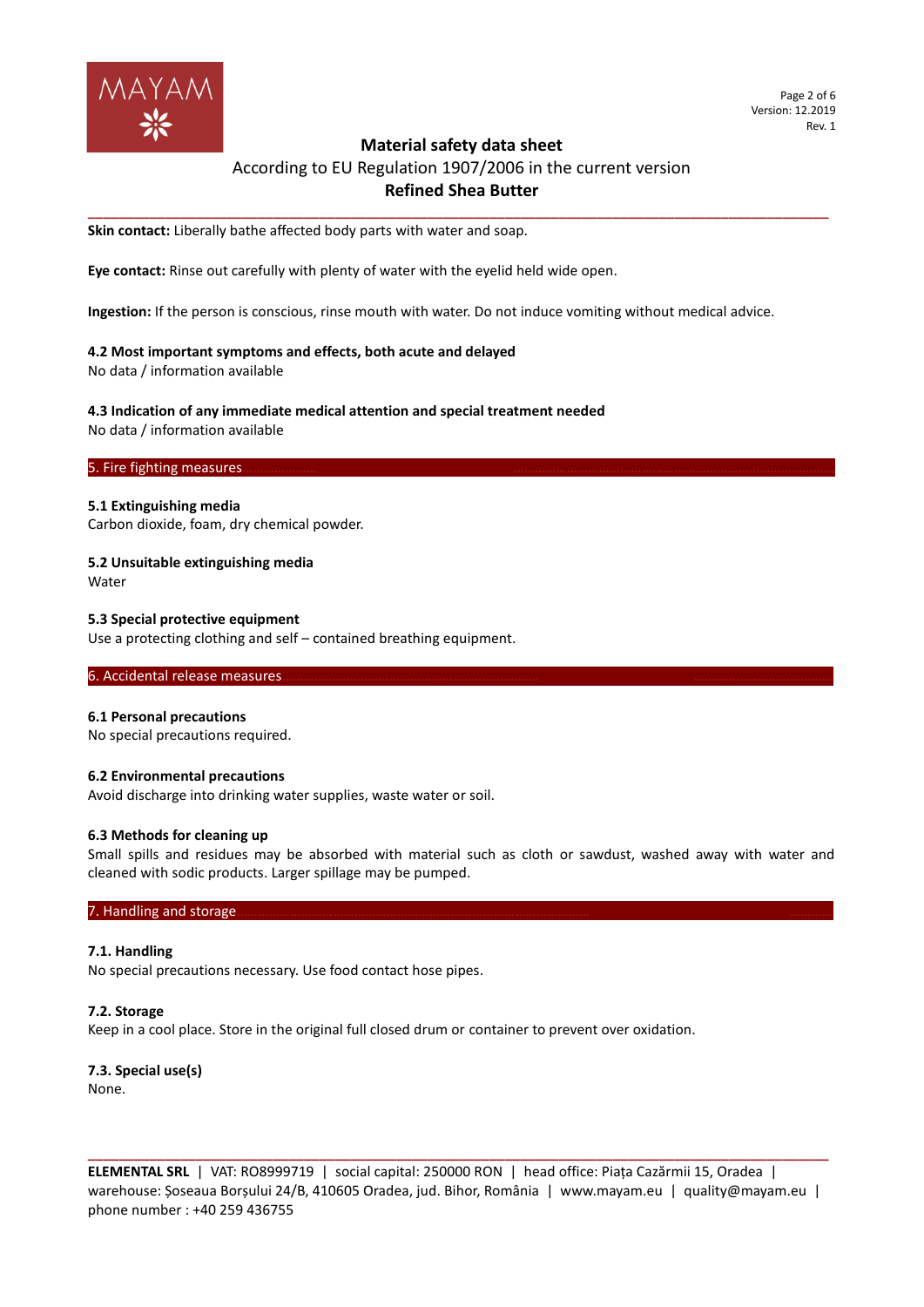

Page 3 of 6 Version: 12.2019 Rev. 1

## **Material safety data sheet**

## According to EU Regulation 1907/2006 in the current version **Refined Shea Butter**

**\_\_\_\_\_\_\_\_\_\_\_\_\_\_\_\_\_\_\_\_\_\_\_\_\_\_\_\_\_\_\_\_\_\_\_\_\_\_\_\_\_\_\_\_\_\_\_\_\_\_\_\_\_\_\_\_\_\_\_\_\_\_\_\_\_\_\_\_\_\_\_\_\_\_\_\_\_\_\_\_\_\_\_\_\_\_\_\_\_\_\_\_\_\_\_\_**

8. Exposure controls / personal protection.

No special protecting equipment required.

#### **8.1. Occupational exposure limit**

not applicable

#### **8.2. Exposure controls**

not applicable

### 9. Physical and chemical properties

## **9.1 General information**

- form : solid
- odour : characteristic, mild
- colour : Light gray to white

### **9.2. Important information on health, security and environment**

- pH : not applicable
- initial boiling point [°C]: undetermined
- flash point : undetermined
- explosion limits : undetermined
- vapour pressure [20°C] : undetermined
- vapour pressure [20°C] : undetermined
- density : undetermined
- solubility : slightly soluble in ethanol (96%), miscible with light petroleum
- viscosity at 20°C : undetermined
- Log P octanol / water at 20°C : undetermined

### **9.3. Other information**

- autoignition temperature : >300°C

#### 10. Stability and reactivity

### **10.1. Reactivity**

Stability: stable under normal conditions.

#### **10.2. Chemical stability**

The product is stable.

### **10.3. Possibility of hazardous reactions**

No data / information available

### **10.4. Conditions to avoid**

Heating at more than 60°C (cosmetic use), light and the oxygen of the ambient air: degradation and oxidation of the substance.

**ELEMENTAL SRL** | VAT: RO8999719 | social capital: 250000 RON | head office: Piața Cazărmii 15, Oradea | warehouse: Șoseaua Borșului 24/B, 410605 Oradea, jud. Bihor, România | www.mayam.eu | quality@mayam.eu | phone number : +40 259 436755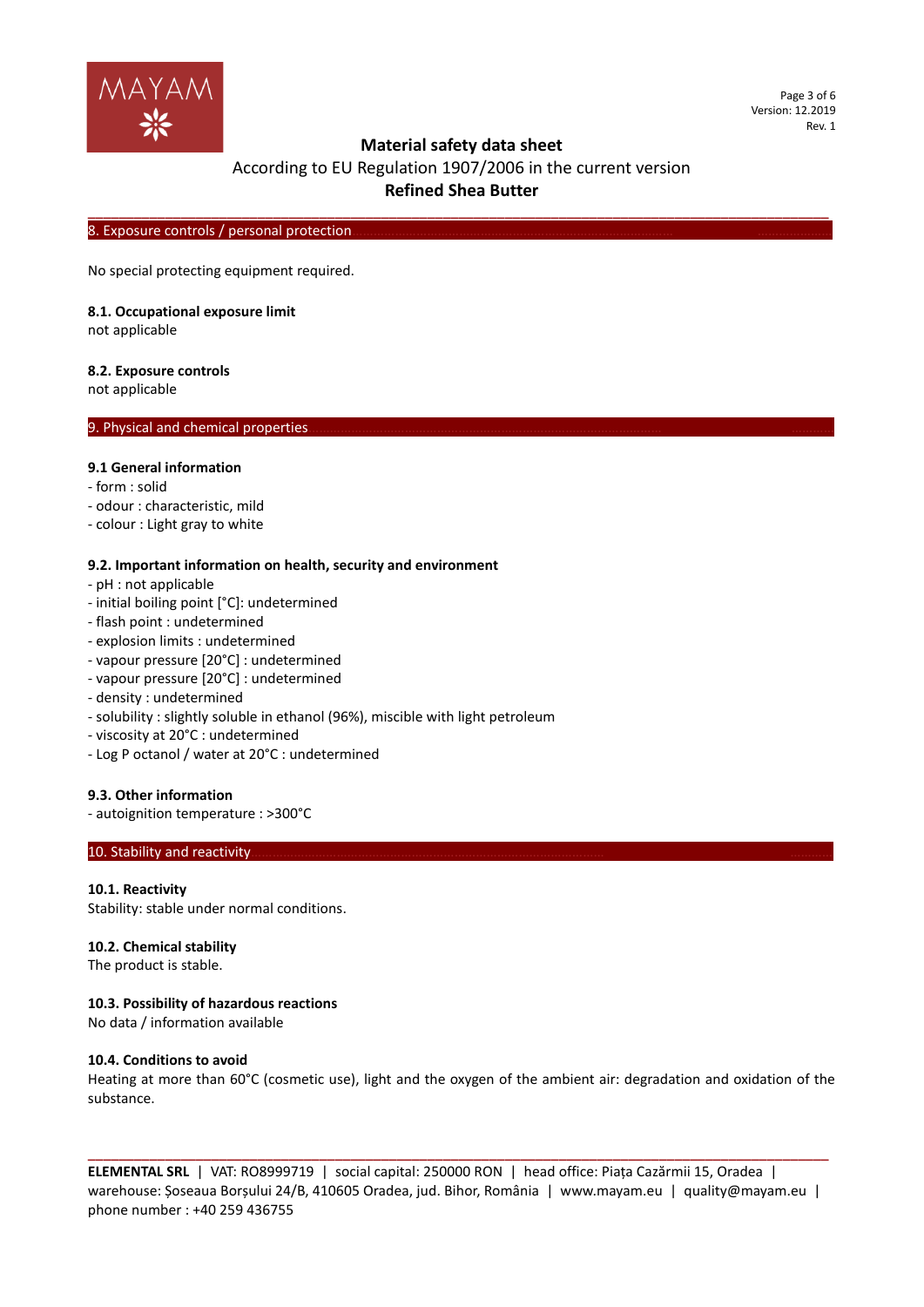

Page 4 of 6 Version: 12.2019 Rev. 1

## **Material safety data sheet**

# According to EU Regulation 1907/2006 in the current version **Refined Shea Butter**

**\_\_\_\_\_\_\_\_\_\_\_\_\_\_\_\_\_\_\_\_\_\_\_\_\_\_\_\_\_\_\_\_\_\_\_\_\_\_\_\_\_\_\_\_\_\_\_\_\_\_\_\_\_\_\_\_\_\_\_\_\_\_\_\_\_\_\_\_\_\_\_\_\_\_\_\_\_\_\_\_\_\_\_\_\_\_\_\_\_\_\_\_\_\_\_\_**

### **10.5. Incompatible materials**

No data / information available

### **10.6. Hazardous decomposition products**

No data / information available

### 11. Toxicological information.

### **11. Toxicological information**

Non toxic product : cosmetic and food use

**Acute toxicity:** No acute toxicity is to be feared regarding the product.

**Chronic toxicity:** No potential chronic health effect needs to be considered.

Information on the likely routes of exposure:

- Inhalation : No known acute effect in normal conditions of use
- Dermal contact: No known effect.
- Eye contact: No known effect.
- Ingestion : No known acute effect in normal conditions of use

- CMR effects (Carcinogenity, Mutagenicity and toxicity for Reproduction): non carcinogenic, non mutagenic, no toxic for reproduction

### 12. Ecological information.

### **12.1. Toxicity**

No study has been carried out for the moment. No ecological problems are to be expected when the product is handled and used with due care and attention.

### **12.2. Degradability**

Completely biodegradable but rich in DBO

### **12.3. Bioaccumulation potential**

No data / information available

### **12.4. Mobility**

No data / information available

### **12.5 Results of PBT and vPvB assessment**

No data / information available

### **12.6 Various harmful effects**

No data / information available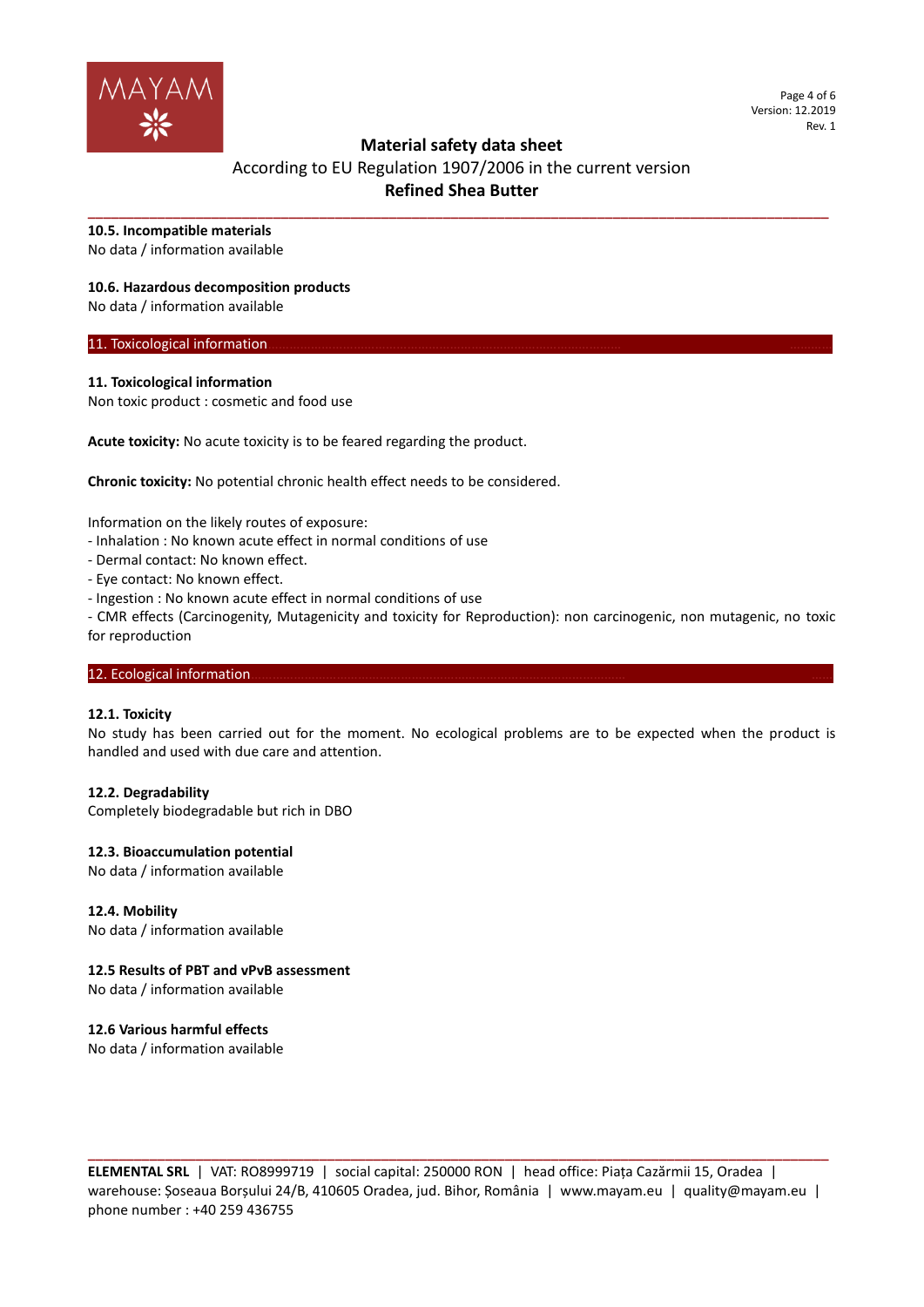

Page 5 of 6 Version: 12.2019 Rev. 1

## **Material safety data sheet**

According to EU Regulation 1907/2006 in the current version **Refined Shea Butter**

**\_\_\_\_\_\_\_\_\_\_\_\_\_\_\_\_\_\_\_\_\_\_\_\_\_\_\_\_\_\_\_\_\_\_\_\_\_\_\_\_\_\_\_\_\_\_\_\_\_\_\_\_\_\_\_\_\_\_\_\_\_\_\_\_\_\_\_\_\_\_\_\_\_\_\_\_\_\_\_\_\_\_\_\_\_\_\_\_\_\_\_\_\_\_\_\_**

13. Disposal considerations

### **13.1. Waste treatment methods**

Absorb the oil with material such as cloth, paper or sawdust and throw it in an appropriate waste bin. Disposal in nature: forbidden.

### **13.2. Elimination of the product residues**

Throw in an appropriate waste bin.

### **13.3. Dirty packaging**

Observe local regulations.

14. Transport information.

Not dangerous product

### **14.1 Classification**

Not classified in ADR (road, directive 94/55/CE), RID (rail, directive 96/49/CE), IMDG (sea), ICAO/IATA (air). Transportation in drums or food tanks.

### 15. Regulatory information.

Regulation (EC) No. 1272/2008 (CLP): product not classified as hazardous, no labeling applicable. Water endangering class: not water endangering.

### 16. Additional information

### **16.1 Abbreviations:**

ADR: European Agreement concerning the International Carriage of Dangerous Goods by Road. CAS: Chemical Abstracts Service (division of the American Chemical Society). CLP: Classification, Labeling, Packaging. DNEL: Derived No Effect Level. EINECS: European Inventory of Existing Commercial Chemical Substances. GHS: Globally Harmonized System of Classification and Labeling of Chemicals. IATA: International Air Transport Association. IATA-DGR: Dangerous Goods Regulation by the "International Air Transport Association" (IATA). ICAO: International Civil Aviation Organization. ICAO-TI: Technical Instructions by the "International Civil Aviation Organization" (ICAO). IMDG: International Maritime Code for Dangerous Goods. INCI: International Nomenclature of Cosmetic Ingredients. LTE: Long-term exposure. PNEC: Predicted No Effect Concentration. RID: Regulation Concerning the International Transport of Dangerous Goods by Rail. STE: Short-term exposure. STEL: Short Term Exposure limit. STOT: Specific Target Organ Toxicity.

**ELEMENTAL SRL** | VAT: RO8999719 | social capital: 250000 RON | head office: Piața Cazărmii 15, Oradea | warehouse: Șoseaua Borșului 24/B, 410605 Oradea, jud. Bihor, România | www.mayam.eu | quality@mayam.eu | phone number : +40 259 436755